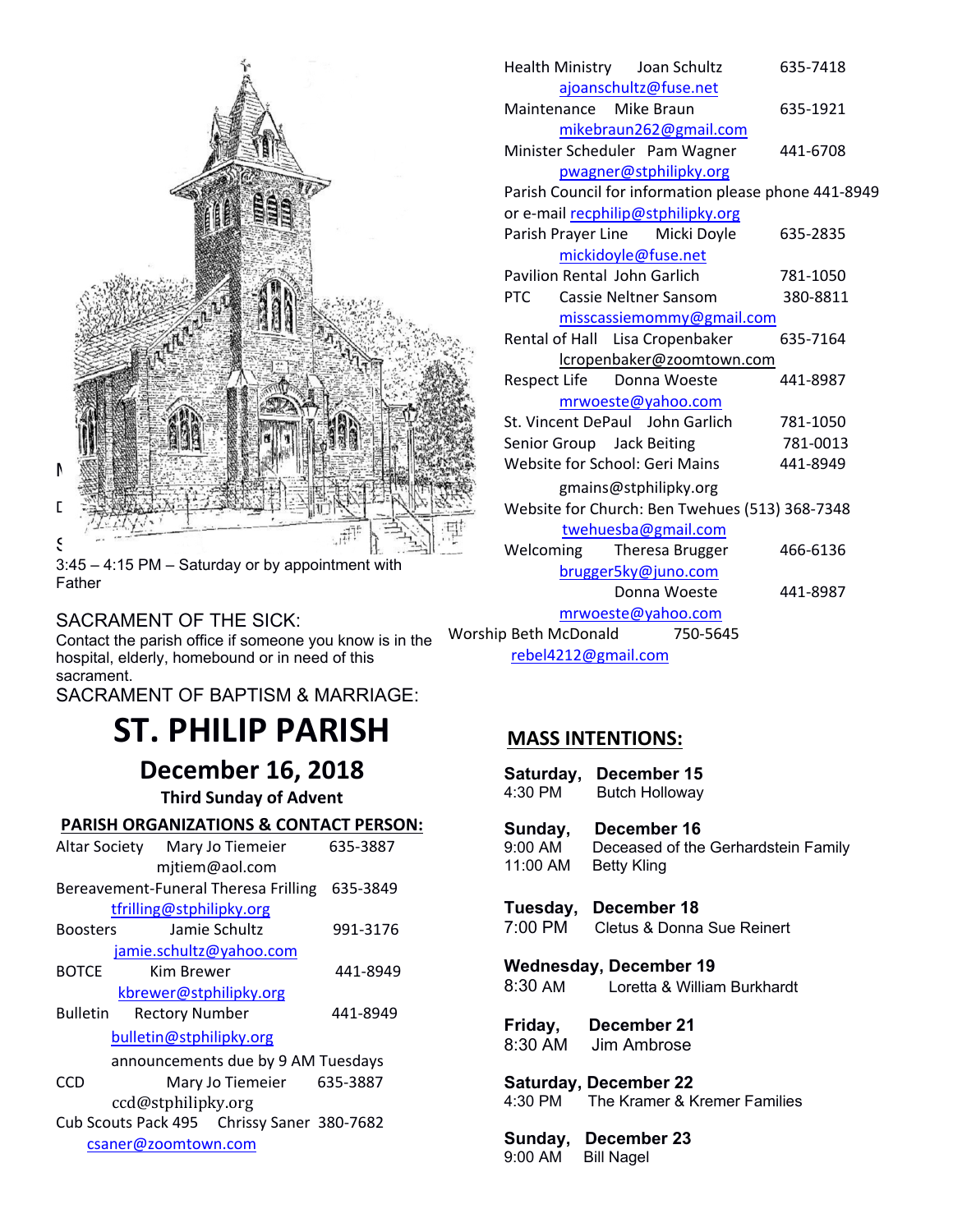# **STEWARDSHIP**

**COLLECTION FOR DECEMBER 2 STEWARDSHIP** \$5,385.25

**UTILITY** \$ 635.00 **ENDOWMENT** \$ 175.00 **NFEFUND** \$ 165.00 **CAPITAL CAMPAIGN** \$2,300.00 **RETIRED RELIGIOUS** \$760.00 **CHRISTMAS** \$25.00 Due to early Bulletin Submissions to Dee Printing Stewardship for December 9th will be in a later Bulletin

# **NOTICE FOR EARLY BULLETIN SUBMISSIONS Because of Holidays Dee Printing has asked That we submit our information early. Please have information**

**for***. Bulletin for December 30th by December 19th***Bulletin for January 6th by December 26th Thank you in Advance**

### **OTHERS FIRST FOR DECEMBER**

Mrs. Twehues' 5th and  $6<sup>th</sup>$  Grader class is collecting children's pajamas during the month of December. Let's help them out with their goal of 250 pairs. There is a need for sizes 6to 14 this year. Please send the pajamas to school by December 21<sup>st</sup> fir distribution in time for Christmas.

#### **ALTAR FLOWERS:week of December 15-16** In Memory of The Bob Huber.

### **ALTAR SOCIETY NEWS:**

# **Thanks to all who purchased Raffle Chances a list of the winners is posted in both Vestibules**

**Winter is getting cold. Is your marriage cooling off too? Spice things up with a Marriage Encounter Weekend! The next Marriage Encounter weekends in this area January 25-27 at St. Michael the Archangel Parish in Sharonville, OH\*\* and February 15-17 at Holy Spirit Center in Norwood, OH. \*\*this weekend is an in-Parish weekend. Couples will leave each evening, and return each morning, no lodging provided. The content and format of the weekend is the same. For more details or reservations: Andy and Jeanne Folfas at** 

#### **[\(937\) 866-5196](tel:(937)%20866-5196) [jeannemarie42@hotmail.com](mailto:jeannemarie42@hotmail.com) or [esharing.org](http://ww.esharing.org/)**

The Family of Bob Huber would like to say there aren't enough words to express our sincere appreciation, gratitude and support THANK YOU to Fr. Bob, the Bereavement Committee, all the parishioners and everyone for the Beautiful Mass and providing a reception full of plentiful, delicious food and drinks for our family and friends. The respect given to Bob was amazing.

# **St. Joseph / St. Philip School Raffle**

Tickets for this Raffle are in the Main Vestibule of the Church Please pick the envelope with your name on it. If by chance you do not have an envelope or you would like more chances: contact Theresa Brugger at 859-466-6136 Tickets MUST be returned by January  $20<sup>th</sup>$  2019 for the January Drawing. No tickets can be sold after the First Drawing

**2019 St. Philip Calendars are in the Vestibules of the Church Please take one for the New Year** 

*See How the Virgin waits for Him; Mary in wonder waits for Him. Shake off your slumber: come all full of wonder. Jesus is coming as the Prince of Peace.* 

### **St. Philip School news**

**December 20**- We will host our all-school Christmas program in the Parish Center at 7:00 pm. The students will share their talents through the various music groups: grade group performances, chime choir, vocal choir and a musical play *Shepherds, Sheep, and a Savior*.

**December 30 –**The 5<sup>th</sup> through 8<sup>th</sup> grade plus our school vocal choir will be singing our National Anthem at the NKU vs. UIC men's basketball game. The game starts at 6:00 PM and all performers need to arrive no later than 5:30 PM Performers get in free: additional tickets for this event are Adults \$9.00 and Youth (3-17) \$7.00. We will send home a flier to order tickets. Students will need a red uniform shirt.

## **ST. PHILIP CAPITAL CAMPAIGN**